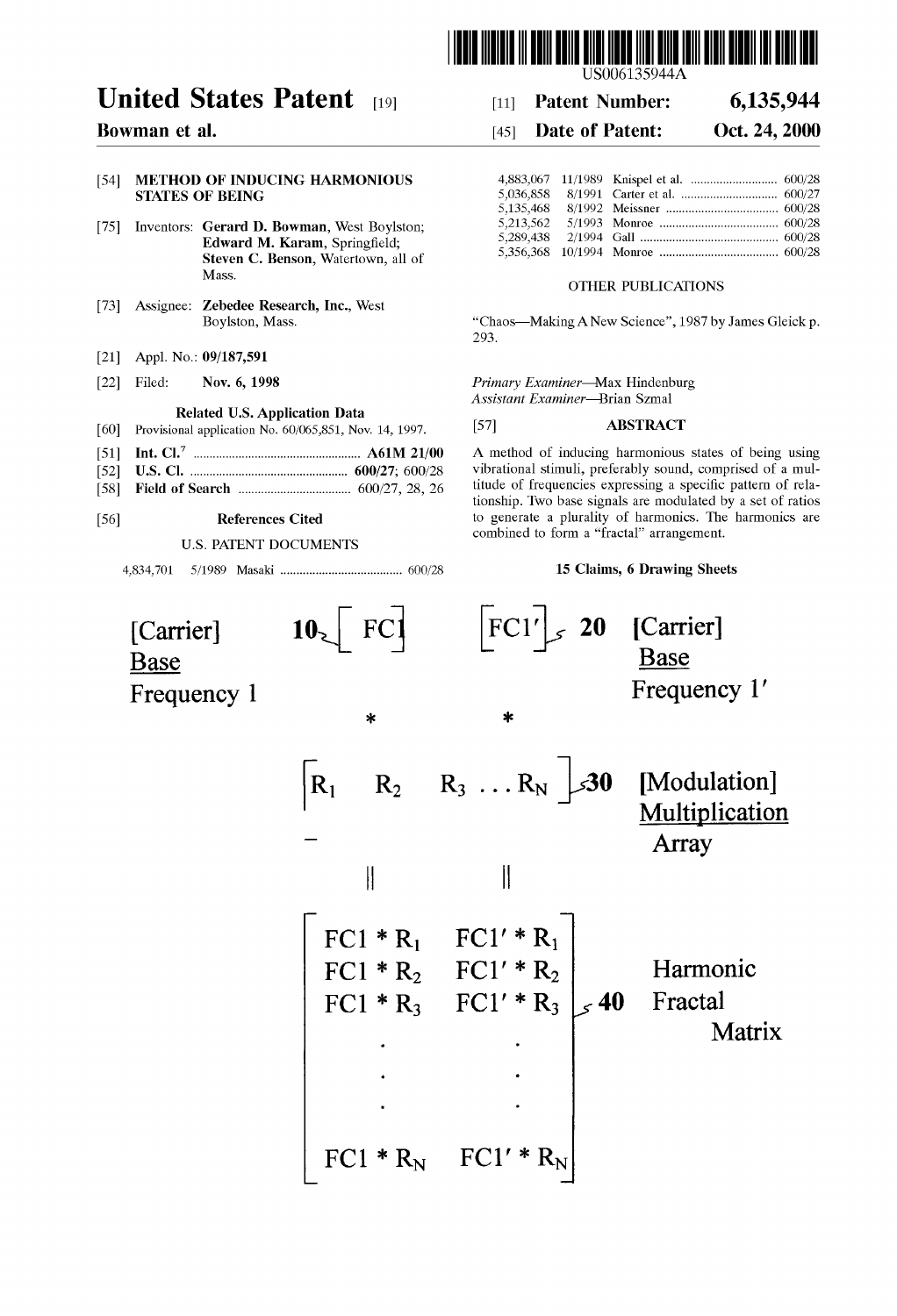# Level Harmonic Fractal Matrix Frequency Ratio

|                |           |      | $3/5 = 0.6$     |
|----------------|-----------|------|-----------------|
| $\overline{2}$ | <b>30</b> | - 50 | $30/50 = 0.6$   |
|                | 300, 500  |      | $300/500 = 0.6$ |

 $FIG. 1 [2]$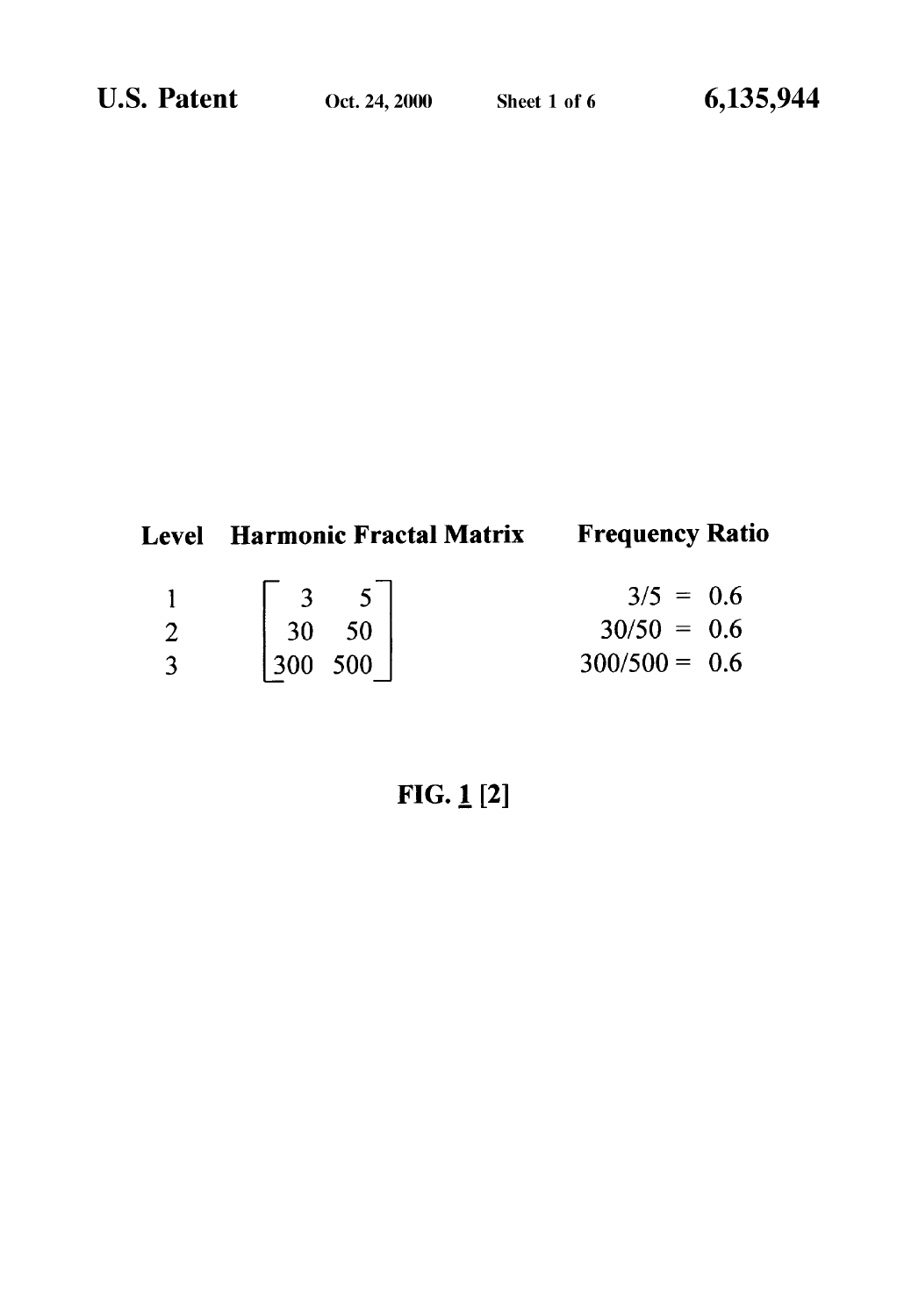

 $FIG. 2 [3]$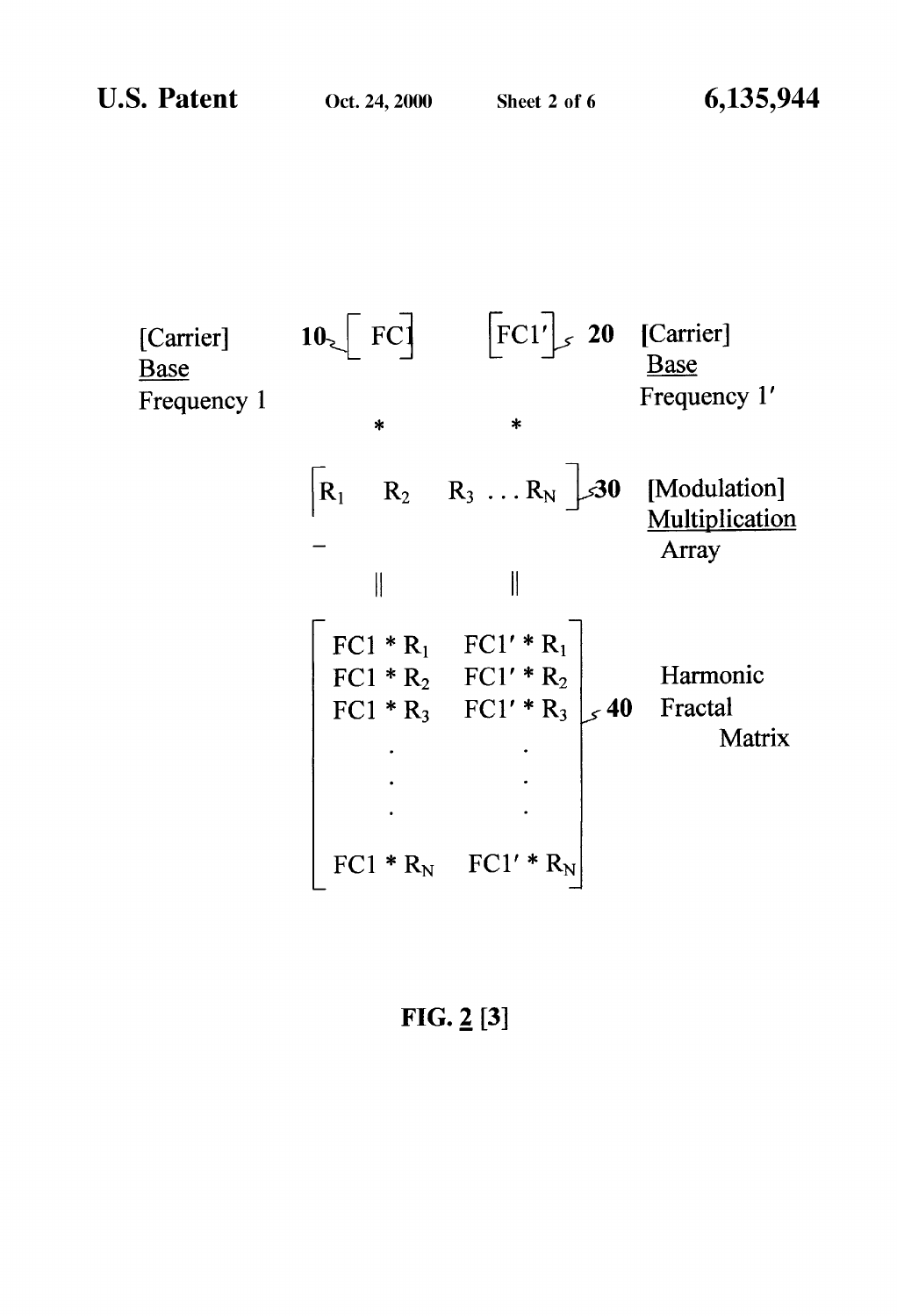| <b>Whole Number</b><br><b>Ratio</b> |                 | [Modulation]<br>i j n Multiplication<br><b>Array</b> |
|-------------------------------------|-----------------|------------------------------------------------------|
| $R_1 = 1/1 = 1.0$                   | $1\quad1\quad1$ | 1.0                                                  |
| $R_2 = 4/3 = 1.33$                  | $4 \t3 \t2$     | 1.33                                                 |
| $R_3 = 3/2 = 1.5$                   | 3 2 3           | 1.5                                                  |
| $R_4 = 2/1 = 2.0$                   | 2 1 4           | 2.0                                                  |
| $R_5 = 8/3 = 2.66$                  | 8 3 5           | 2.66                                                 |

FIG. 3A [4A]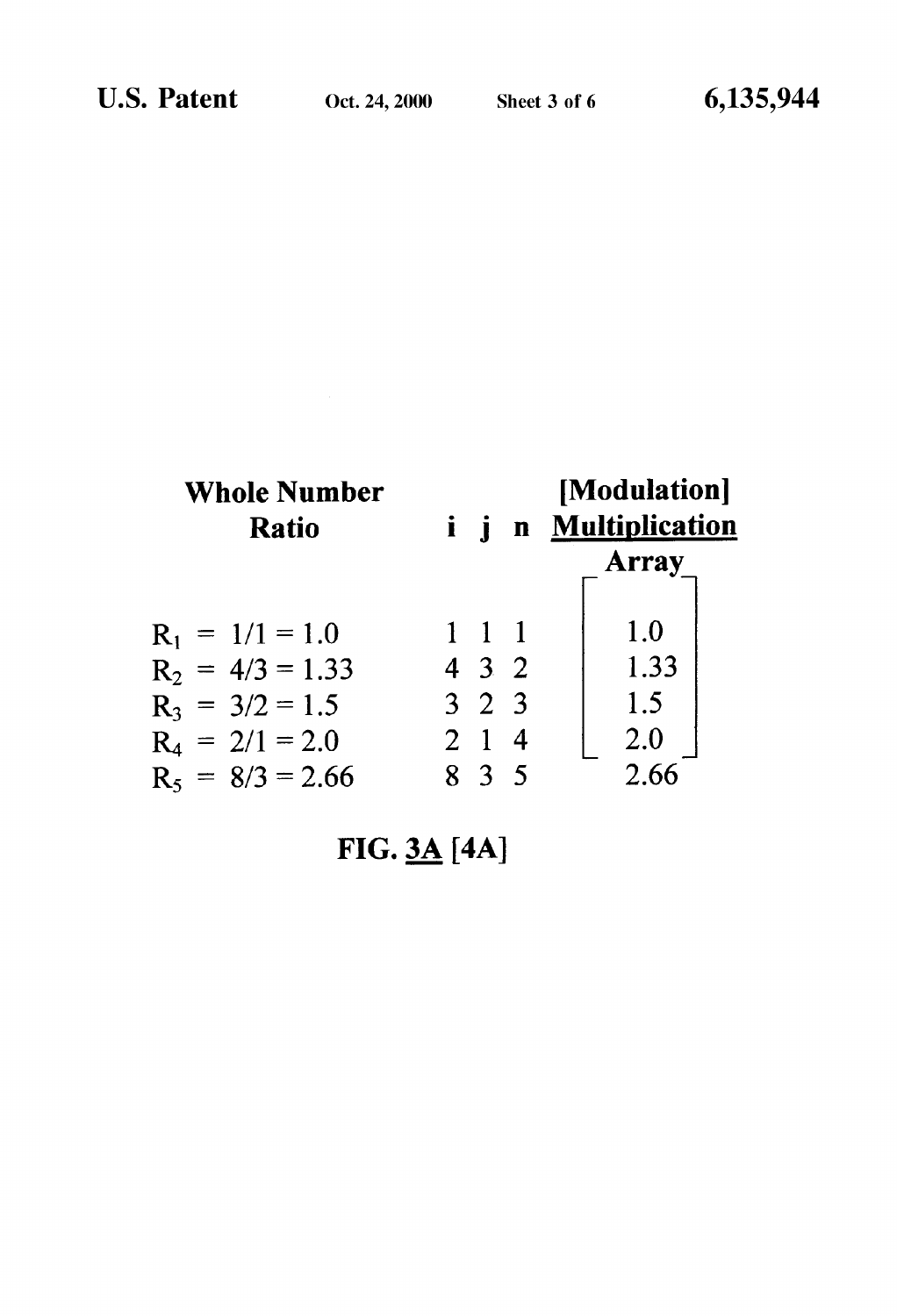| <b>Level</b>            | <b>Carrier 1</b> | <b>Harmonic Fractal Matrix</b><br><b>Carrier 1'</b>         | <b>Frequency Ratio</b> |
|-------------------------|------------------|-------------------------------------------------------------|------------------------|
|                         |                  | $FC1 * R_1 = 144.0$ $FC1' * R_1 = 151.85$                   | $151.85/144.0 = 1.05$  |
| $\overline{2}$          |                  | FC1 * R <sub>2</sub> = 192.0 FC1' * R <sub>2</sub> = 202.46 | $202.46/192.0 = 1.05$  |
| 3                       |                  | FC1 * R <sub>3</sub> = 216.0 FC1' * R3 = 227.77             | $227.77/216.0 = 1.05$  |
| $\overline{4}$          |                  | FC1 * R <sub>4</sub> = 288.0 FC1' * R <sub>4</sub> = 303.70 | $303.70/288.0 = 1.05$  |
| $\overline{\mathbf{S}}$ |                  | FC1 * R <sub>5</sub> = 384.0 FC1' * R <sub>5</sub> = 404.93 | $404.93/384.0 = 1.05$  |

 $FIG. 3B [4B]$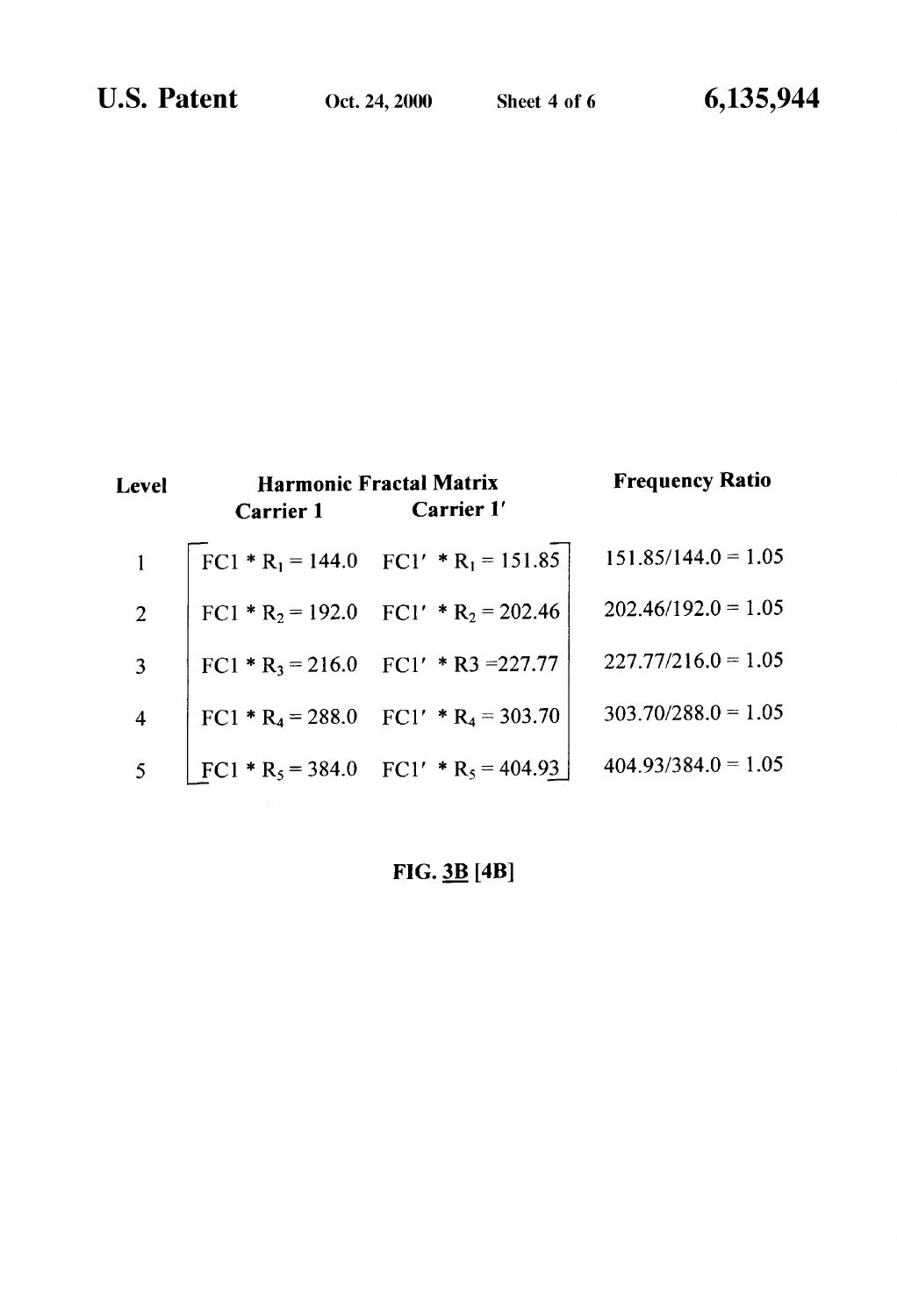| <b>Base [Carrier] Signal Frequencies</b><br>Composite<br><b>Harmonic</b> |                                                        |                                                                     |                |  |
|--------------------------------------------------------------------------|--------------------------------------------------------|---------------------------------------------------------------------|----------------|--|
| <b>Base</b>                                                              | <b>Base</b><br>[Carrier] Signal 1 [Carrier] Signal 1'  | Fractal<br><b>Matrix</b>                                            | <b>Signals</b> |  |
| FC1                                                                      | FC1'                                                   | $\rightarrow \left[ \quad \right] \rightarrow \left[ \quad \right]$ | Cl'            |  |
| $FC2 = R_3 * FC1$                                                        | $FC2' = R_3 * FC1' \rightarrow [2] \longrightarrow C2$ |                                                                     | C2'            |  |
| $FC3 = R_5 * FC1$                                                        | $FC3' = R_5 * FC1' \rightarrow [3 \longrightarrow C3$  |                                                                     | C3'            |  |

FIG.  $4[5]$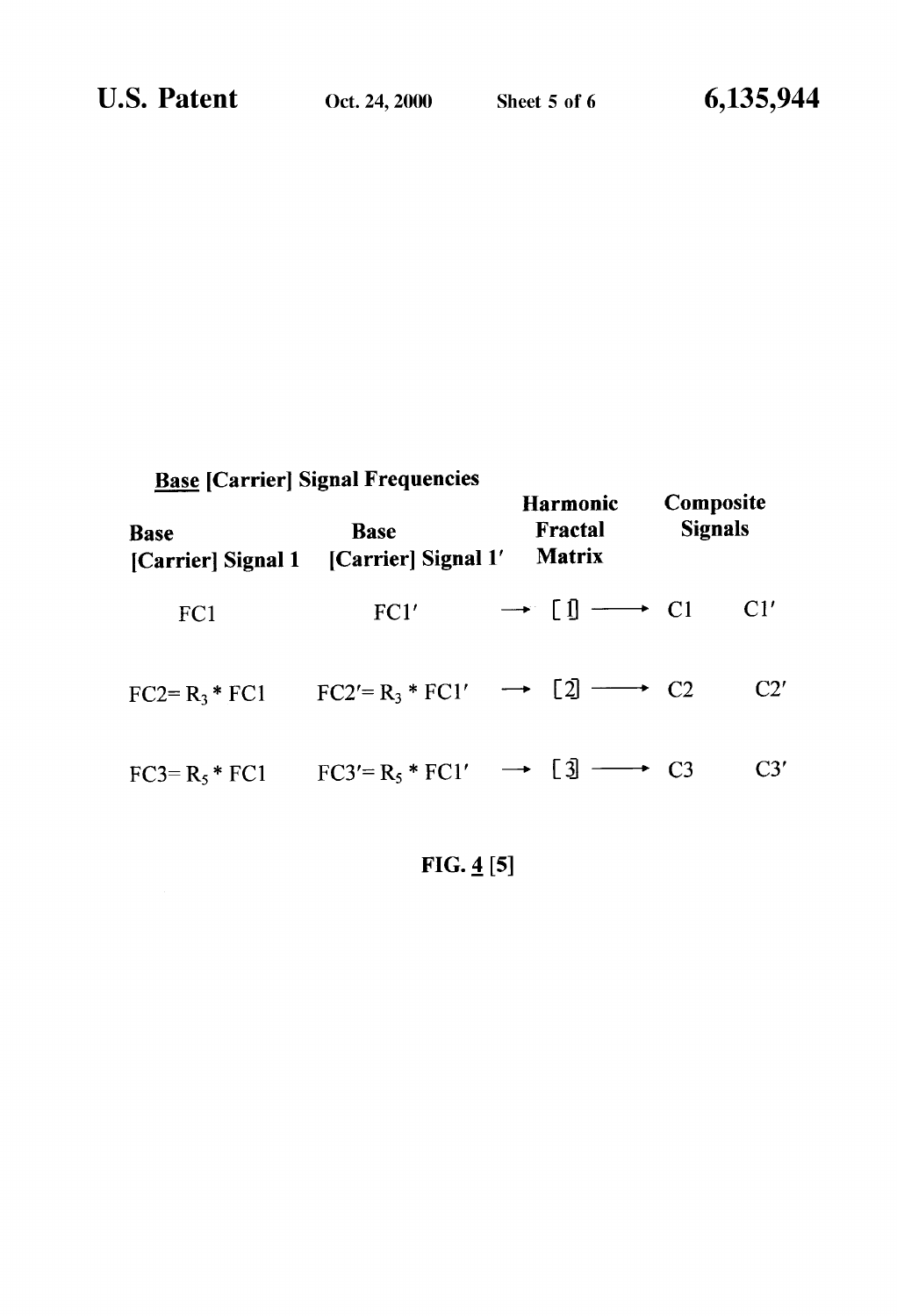

 $FIG. 5[6]$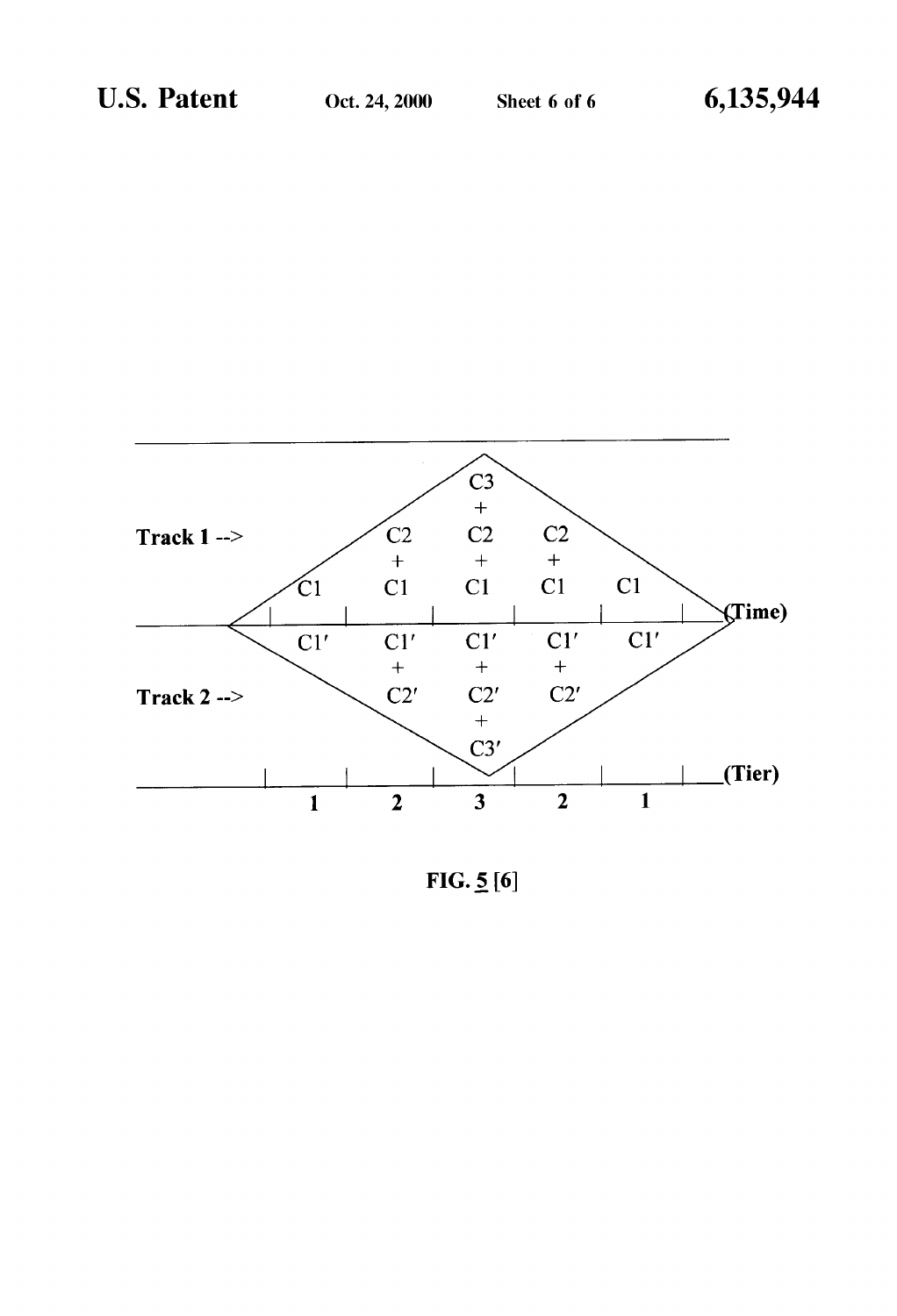5

 $10$ 

#### METHOD OF INDUCING HARMONIOUS STATES OF BEING

#### CROSS-REFERENCE TO RELATED APPLICATION

This application under 37 CFR S119 claims priority from U.S. Provisional Patent application Ser. No. 60/065,851 filed Nov. 14, 1997

#### FIELD OF THE INVENTION

This invention relates to applying stimuli to a human being to induce an altered State of consciousness.

#### BACKGROUND OF THE INVENTION

Throughout the ages music has demonstrated the ability for sound to influence an individual's state of being. Musi cians have intuitively produced compositions that elicit a coustics explores the processes underlying this phenomena.  $_{20}$ The psychoacoustic theory of the present invention incor porates a Scientific method of influencing an individual's state of being through sound.

Several methods for using sound to induce altered states of being have previously been explored. Most of these  $_{25}$ efforts have dealt with techniques that incorporate measured physiological data, primarily Electroencephalograph (EEG) signals, into a stimulus to be introduced to the body. Encoding EEG frequency information into an audio Stimulus to induce specific brain wave frequencies is a technique com- $_{30}$ monly found. Typically, these techniques employ a single frequency or a plurality of frequencies that are varied over time to linearly guide the brain waves to a desired frequency of vibration. Several known techniques for inducing altered states using vibrational stimuli based upon EEG brain wave information are shown, for example, in the following U.S. patents:

| 4,834,701 | 5, 135, 468 | 5,356,368 |  |
|-----------|-------------|-----------|--|
| 4,883,067 | 5.213.562   |           |  |
| 5.036.858 | 5.289.438   |           |  |

#### SUMMARY OF THE INVENTION

The present invention provides a method of inducing harmonious states of being through the application of vibrational stimuli, preferably sound. The stimuli are comprised of a pattern of waveforms that express what we call a "fractal' arrangement in their frequency relationships. FIG. 1 exemplifies Such a fractal arrangement of harmonic fre quencies. This arrangement is organized in matrix form and thus is referred to as a "harmonic fractal matrix'. The ratio of 3 Hz to 5 Hz is in the same proportion as 30 Hz to 50 Hz and 300 Hz to 500 Hz. Each of these frequency pairs are said to be "fractally equivalent" to every other as they express the same proportion through varying levels of magnitude. 50

#### BRIEF DESCRIPTION OF THE DRAWINGS

The invention is described in greater detail hereinafter by reference to the accompanying drawings, wherein:

FIG. 1 illustrates a fractal frequency arrangement express ing the Structured pattern of harmonic relationship of the harmonic fractal matrix according to the invention;

FIG. 2 graphically illustrates the process of multiplying carrier frequency 1 70 and carrier signal frequency 1'80 by

modulation array 90 and combining the resulting signals into the Structured pattern of harmonic relationship expressed as the harmonic fractal matrix 100 of the invention;

FIGS. 3A-3B show a detailed example of the modulation array and harmonic fractal matrix of FIG. 2 according to the invention;

FIG. 4 illustrates the process by which a plurality of harmonic fractal matrices are created according to the inven tion; and

FIG. 5 illustrates an example of a multi-tiered pyramid arrangement outlining a template for combining and sequencing multiple harmonic fractal matrices according to the invention.

15

40

45

55

60

#### DETAILED DESCRIPTION OF THE PREFERRED EMBODIMENTS

The application of vibrational stimuli comprised of harmonic relationships arranged to form specific patterns has been extensively investigated by the present inventors. AS a result of that investigation, it was determined that stimuli comprised of harmonic frequencies arranged to express fractal relationships brought about profound changes in conscious perception, as well as psychological and physiological states of being. The method, according to a preferred embodiment of the present invention, derives from this discovery the fractal arrangement of frequency harmon ics referred to as the "harmonic fractal matrix'. FIG. 2 graphically illustrates the process by which the harmonic fractal matrix is generated. Abase frequency 170 and a base frequency  $1' 80$  are operated upon by a multiplication array 90. The resulting harmonic frequencies produce the har monic fractal matrix 100 as shown.

35 laic Steps to create the harmonic fractal matrix using audio The detailed example below outlines each of the formu signals.

First, two audio base signals having frequencies  $f_{c1}$ , and  $f_{C1}$ , are chosen such that the frequencies are separated by a non-Zero value. An example of two Such frequencies is given below.

| Base Signal 1     | Base Signal 1'         |
|-------------------|------------------------|
| $f_{C1} = 144$ Hz | $f_{C1}$ ' = 151.85 Hz |

The separation frequency,  $\Delta f_{C1}$ , of 7.85 Hz used in this example is derived from the following equation.

$$
\Delta f_C = 3\phi^2 = 7.85
$$

Where  $\phi$  is the mathematical "golden mean" (1.618), a ratio commonly found in nature and in esthetically pleasing Western works of art. Choosing a separation frequency based upon the golden mean has been found to produce beneficial results.

Second, a set of ratios of whole numbers is selected to comprise the elements of a multiplication array. These ratios are of the form expressed in the following equation.

$$
R_n = \frac{i_n}{j_n}, \quad n = 1 \text{ to } N
$$

 $_{65}$  where:

R=ratio;

i and j=positive integer values,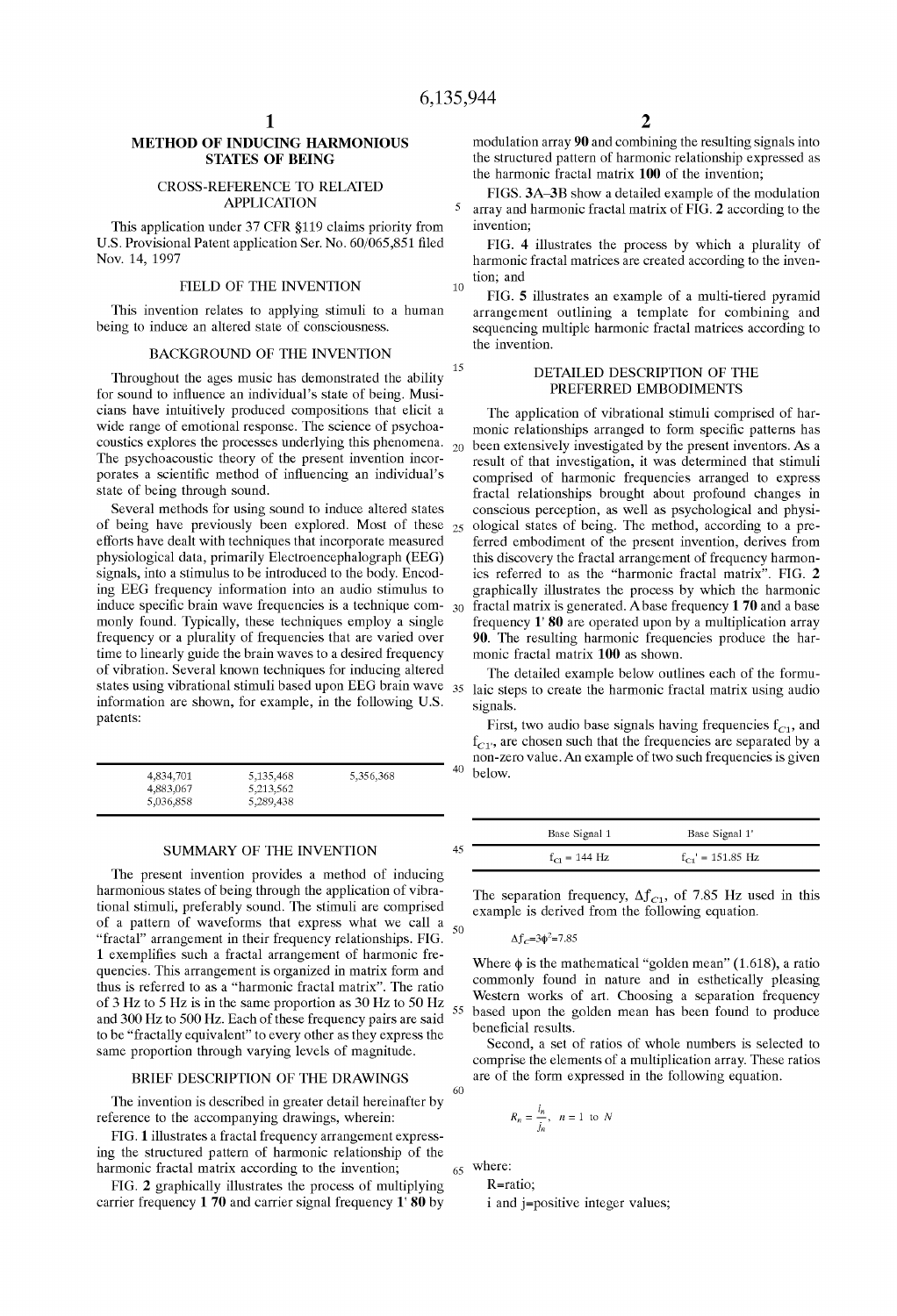$10$ 

25

n=harmonic number counter  $(1,2,3,..., N)$ ; and N=total number of harmonics.

FIG. 3A shows an example of a quintessential (N=5) multiplication array comprised of ratios.

Third, the frequency of each base signal is multiplied by  $5$  the multiplication array to produce a plurality of harmonic signals. FIG. 3B shows the result of applying the multiplication array of FIG. 3A to the base signal frequencies. As shown, the ratio that stands between the harmonic frequencies remains constant as the absolute frequency values are changed. This produces harmonics that relate to each other in a "fractally equivalent" nature. Thus the simultaneous application of base frequency 1 harmonics and base frequency 1' harmonics produces N simultaneous levels of fractally equivalent frequency relationships establishing the harmonic fractal matrix of FIG. 3B.<br>Another desired characteristic of this process is to apply

the multiplication array as a dividing principle to the amplitudes of the base signals. The amplitudes of the harmonic signals are thus inversely related to their frequencies. In other words, the amplitude of a harmonic signal is decreased 20 in the same proportion as its frequency is increased and vice versa.

Finally, the signals of the harmonic fractal matrix are combined for application to the human body. Base frequency 1 harmonics are combined to produce composite signal C1 while base frequency 1' harmonics are combined to create composite Signal C1" as shown in the equations below.

$$
CI = \sum_{n=1}^{N} f_{CI} * R_n \qquad CI' = \sum_{n=1}^{N} f'_{CI} * R_n
$$

The composite signals, C1 and C1', may be applied monaurally and/or binaurally to the ears to create varying effects. The aforementioned steps are preferably repeated a 35 multitude of times to produce a plurality of harmonic fractal matrices. Each matrix is created using the same ratios applied to new and different base signal frequencies chosen from the original set of harmonic frequencies. FIG. 4 shows an example of creating two additional fractal matrices in 40 which the original base frequencies are replaced by level 3 and level 5 harmonic frequencies.

The composite signals of the harmonic fractal matrices may be applied simultaneously or preferably in stages to provide a gradual introduction of the Stimulus to the body. 45 FIG. 5 shows an example of a gradual introduction wherein the composite Signals have been Sequenced and mixed into two separate tracks. Here, the composite signals of a single matrix are initially applied, followed by the introduction of composite Signals of additional matrices combined and 50 sequentially arranged in time according to a multi-tiered pyramid arrangement. Tier 1 has C1 applied to track 1 while C1' is simultaneously applied to track 2. Tier 2 incorporates a mix of C1 and C2 to track 1 with a mix of C1' and C2' applied to track 2. Tier  $\beta$  includes a mix of C1, C2, and C3 55 to track 1 with a mix of C1, C2', and C3" applied to track 2. The duration of each tier is typically in the range of two to ten minutes, though shorter or longer durations may be used.

The multi-tiered pyramid arrangement is preferably intro duced to the body by means of Stereo audio signals applied 60 to the ears. In one application, track 1 and track 2 are separately applied to the left and right channels, respectively. In another application, track 1 and track 2 are applied in a mix to both left and right channels in direct or inverse proportion to one of the whole number ratios.

The original base signals may be of a continuous or discontinuous nature. In a first embodiment continuous

Signals alone are used. In a Second embodiment pulsated Signals alone are utilized. In a third embodiment both continuous and pulsated Signals are simultaneously utilized wherein the frequencies of the pulsated signals are either the same as, or are a whole number multiple of, the frequencies of the continuous signals. In this third embodiment, the continuous and discontinuous aspects are simultaneously applied to create an audible experience of a smooth melodic backdrop accompanied by the Sounding of periodic pulses.

15 The method of the present invention has applications in a number of different areas. The induction of a natural state of harmony is marked by a reduction in muscle tension, reduced stress and anxiety, and an overall sense of well being. Variations in the base frequencies and ratios selected provide other desirable States including relief of mental tension and fatigue; induction of meditative states; heightened focus and concentration; enhanced dream activity and recall; and sleep induction. Other areas of application include aiding individuals with Attention Deficit Disorder (ADD) to remain calm and focused. The present invention further provides a method to positively influence the human body through non-intrusive, non-chemical, and inexpensive means, such as audio stimuli recorded on a cassette, which can be utilized at the discretion of the user.

The principles and preferred embodiments of the present invention have been described in the foregoing specification. The invention should not, however, be construed as limited to the particular forms described, or the particular examples given, as those are to be considered exemplary in nature and regarded as illustrative rather than restrictive. Variations and changes may be made by those skilled in the art without departing from the scope and pioneering spirit of the invention. Consequently, the invention should be considered as limited only by the scope of the appended claims.

What is claimed is:

- 1. A method of generating a combined Signal, comprising:
- (a) Selecting a first and a second base frequency, the first base frequency being different than the Second base frequency;
- (b) providing a multiplication array having at least two elements,
- (c) multiplying the first and Second base frequencies by each element of the multiplication array, thereby pro ducing a plurality of respective first and Second har monic frequencies, and
- (d) combining the plurality of first harmonic frequencies to produce a first original composite signal and combining the plurality of second harmonic frequencies to produce a second original composite signal.
- 2. The method defined in claim 1, further comprising:
- (e) Subjecting a human being to the first and Second original composite signals.

3. The method defined in claim 2, wherein the first and second original composite signals are audio signals.

- 4. The method defined in claim 1, further comprising:
- (e) Selecting one of the plurality of first harmonic fre quencies as a substitute first base frequency and selecting one of the plurality of second harmonic frequencies as a substitute second base frequency;
- (f) repeating (c) and (d) using the Substitute first and substitute second base frequencies, respectively, in place of the first and second base frequencies, thereby producing, respectively, a first and a second additional composite signal.

65 5. The method defined in claim 4, wherein the first and second original composite signals are not generated while the first and second additional composite signals are generated.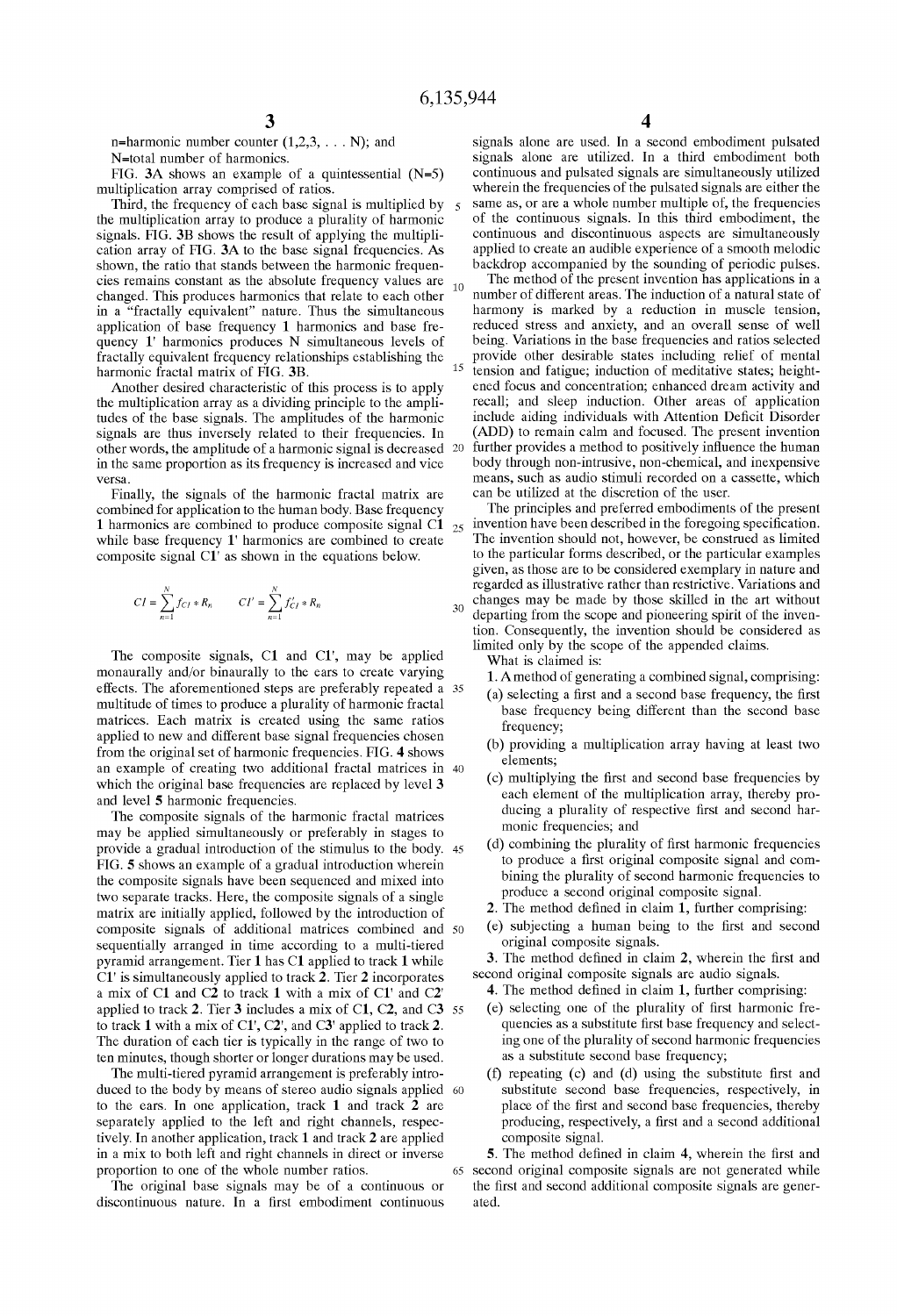$\mathcal{L}$ 

6. The method defined in claim 4, wherein the first and second additional composite signals are generated at least part of the time that the first and second original composite signals are generated.

7. The method defined in claim 6, further comprising:

(g) Subjecting a human being to the first and Second original composite signals and the first and Second additional composite signals.

8. The method defined in claim 7, wherein the first and second original composite signals and the first and second  $10$ additional composite signals are audio signals.

9. The method defined in claim 8, wherein the difference between the first base frequency and the second base frequency is 7.85 Hz.

10. A recording, comprising a playback medium storing at <sup>15</sup> least first and second tracks of data representing, respectively, first and second composite signals, wherein:

- (a) the first and Second composite signals comprise, respectively, a combination of a first and a second plurality of harmonic frequenceies,
- (b) each of the first and second plurality of harmonic frequencies is a product of a respective first and second base frequency and a ratio of positive integers, and
- (c) the first base frequency is unequal to the Second base frequency.

11. The recording defined in claim 10, wherein the first and second composite signals are audio signals.

12. The recording defined in claim 11, wherein the first base frequency differs from the Second base frequency by 7.85 HZ.

- 13. A harmonic fractal matrix of frequencies, comprising a first and a Second column of elements, wherein:
	- (a) both columns contain an equal number of elements; (b) each element represents a frequency;
	- (c) each element of the first column is a product of a first base frequency and an element of a multiplication array,
	- (d) each element of the Second column is a product of a second base frequency and an element of the multiplication array; and
	- (e) the first base frequency is unequal to the Second base frequency.

14. The harmonic fractal matrix defined in claim 13,  $_{20}$  wherein each element of the multiplication array is a ratio of two positive integers.

15. The harmonic fractal matrix defined in claim 14, wherein the first base frequency differs from the second base frequency by 7.85 Hz.

k k k k k